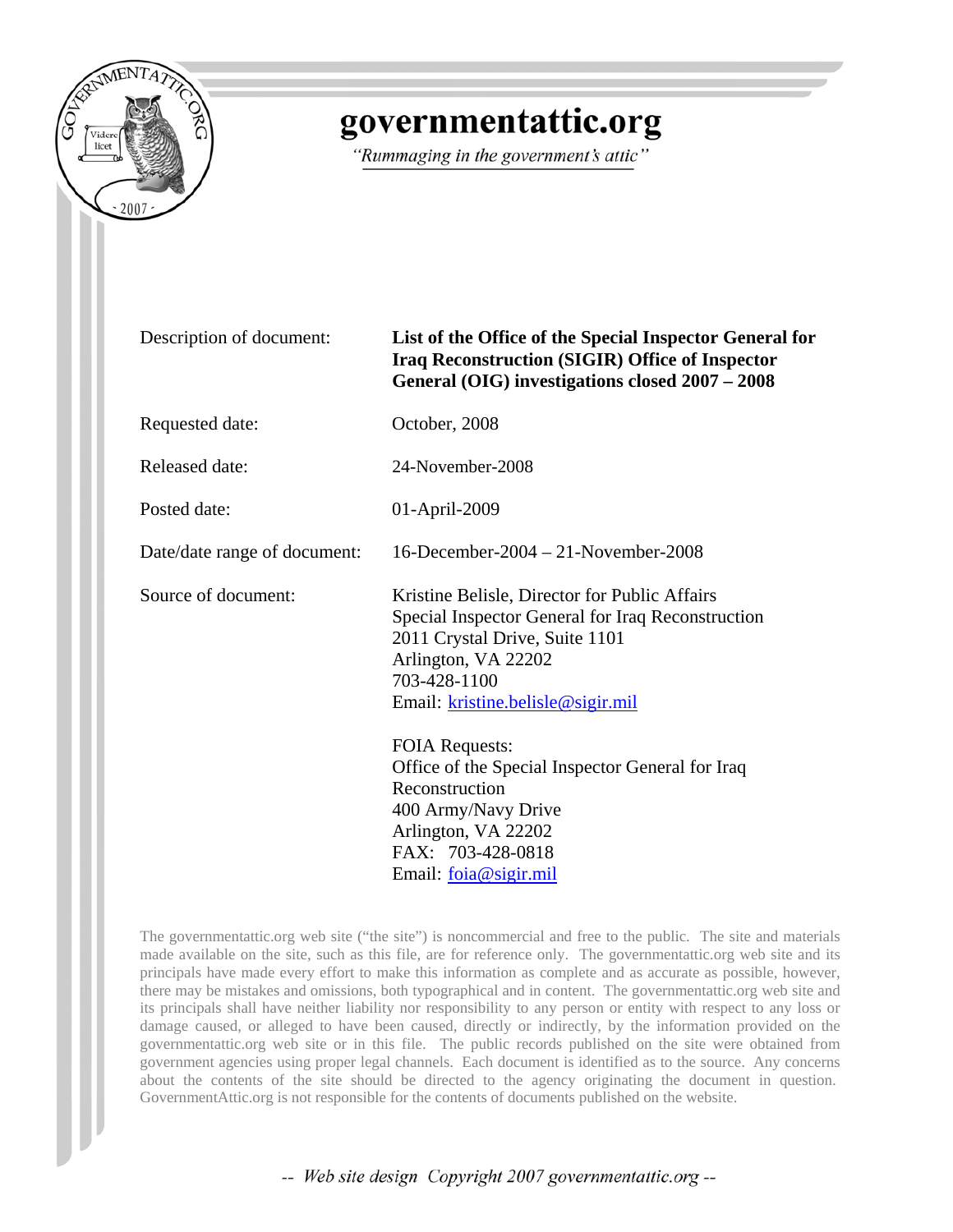

## **SPECIAL INSPECTOR GENERAL FOR IRAQ RECONSTRUCTION**

November 24, 2008

RE: Freedom of Information Act Request

The Office of the Special Inspector General for Iraq Reconstruction (SIGIR) received your request for records pursuant to the Freedom of Information Act (5 U.S.C. §552) for:

*A printout from your database of all OIG investigations closed during the time period January* 1, *2007 to the present.* 

Enclosed are documents responsive to your request. Certain information is redacted pursuant to FOIA exemptions set forth in 5 U.S.C. 552(b)(6) - protected personal privacy interests and  $(b)(7)(C)$  information compiled for law enforcement purposes containing information involving personal privacy.

Please contact me at 703-428-1100 should you have any questions or concerns.

Sincerely,

Kristine Belisle Director, Public Affairs Special Inspector General for Iraq Reconstruction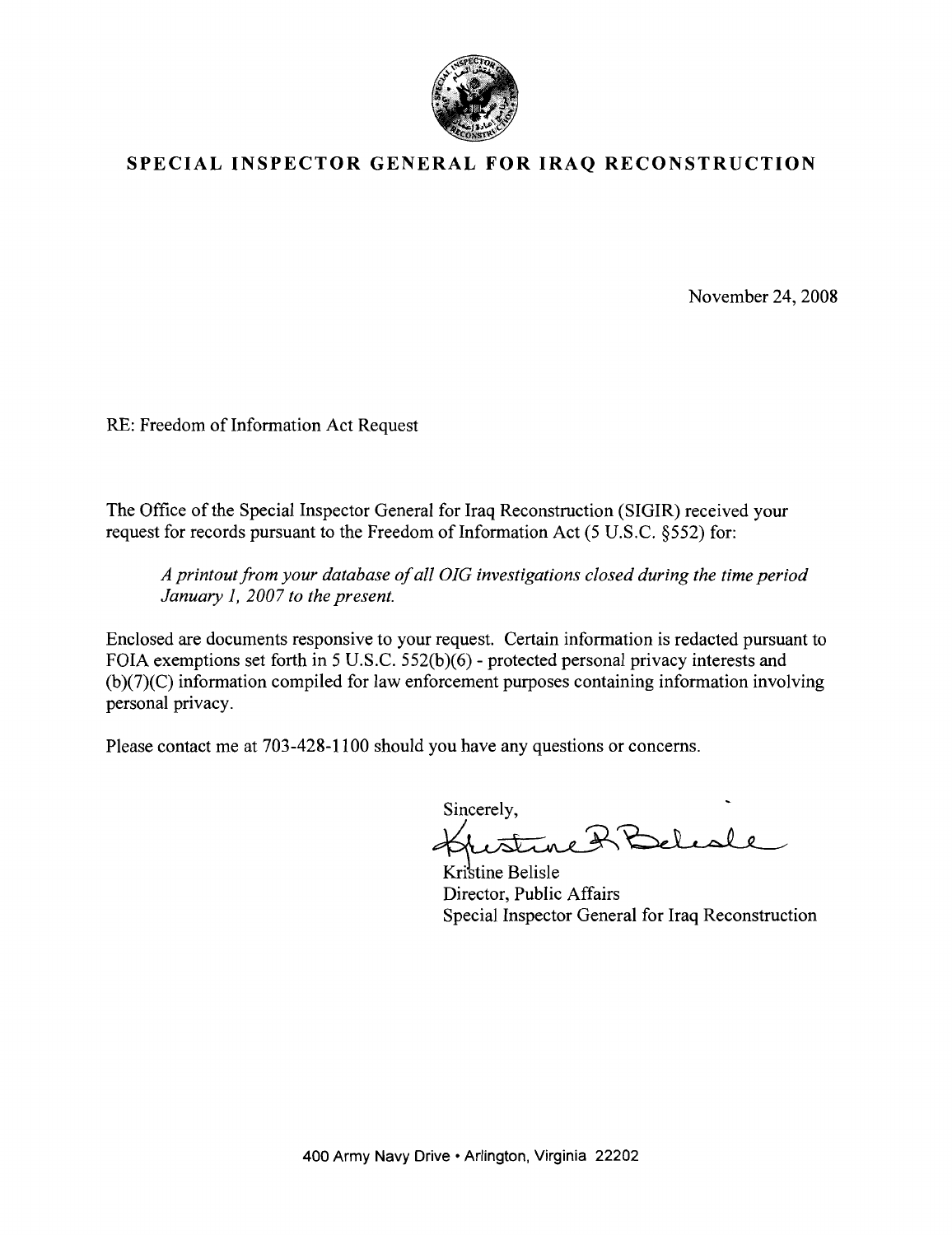|                 | $\overline{A}$             | в                 | C            | D      | E                     | F                       |
|-----------------|----------------------------|-------------------|--------------|--------|-----------------------|-------------------------|
|                 |                            |                   |              |        | <b>DATE</b>           | <b>DATE</b>             |
| 1               | <b>CASE</b>                | <u>LEAD AGENT</u> | <b>TITLE</b> |        | <b>STATUS OPENED</b>  | <b>CLOSED</b>           |
|                 |                            |                   |              |        |                       |                         |
| 2               | DC-06-0171-I               |                   |              | Closed | 06/01/2006 01/17/2007 |                         |
| 3               | IQ-06-0029-I               | (b)(b), (b)(7)(c) |              | Closed |                       | 12/14/2005 01/17/2007   |
| 4               | IQ-06-0019-I               |                   |              | Closed |                       | 11/28/2005 01/18/2007   |
| 5               | IQ-06-0075-I               |                   |              | Closed |                       | 02/21/2006 01/21/2007   |
| 6               | IQ-06-0082-I               |                   |              | Closed |                       | 03/04/2006 02/06/2007   |
| 7               | IQ-06-0211-I               |                   |              | Closed | 09/20/2006 02/11/2007 |                         |
| 8               | IQ-06-0213-I               |                   |              | Closed |                       | 09/21/2006 02/11/2007   |
| 9               | DC-07-0037-HL              |                   |              | Closed |                       | 02/15/2007 02/15/2007   |
| 10              | IQ-06-0060-I               |                   |              | Closed |                       | 01/31/2006 02/17/2007   |
| 11              | IQ-06-0150-I               |                   |              | Closed | 05/03/2006            | 02/17/2007              |
|                 |                            |                   |              |        |                       |                         |
|                 | 12   DC-07-0008-1          |                   |              | Closed |                       | 10/25/2006 02/21/2007   |
|                 | 13 IQ-06-0006-I            |                   |              | Closed |                       | 11/12/2005 02/21/2007   |
| 14              | IQ-06-0173-I               |                   |              | Closed |                       | 06/07/2006 02/21/2007   |
| 15              | DC-06-0176-HL              |                   |              | Closed |                       | 06/09/2006 02/22/2007   |
| 16              | IQ-06-0076-I               |                   |              | Closed | 02/21/2006            | 02/22/2007              |
| 17              | IQ-05-0014-I               |                   |              | Closed | 09/10/2005            | 02/25/2007              |
| 18              | IQ-05-0004-HL              |                   |              | Closed |                       | 08/23/2005 03/07/2007   |
| 19              | DC-06-0162-HL              |                   |              | Closed | 06/01/2006            | 03/12/2007              |
| 20              | $ IQ-06-0044-1$            |                   |              | Closed | 01/05/2006            | 03/16/2007              |
|                 |                            |                   |              | Closed |                       | 05/25/2006 03/28/2007   |
| 21              | DC-06-0157-1               |                   |              |        |                       |                         |
| 22              | IQ-05-0053-I               |                   |              | Closed |                       | 12/28/2004 03/30/2007   |
| 23              | IQ-06-0130-1               |                   |              | Closed |                       | 03/28/2006 04/02/2007   |
| $2\overline{4}$ | IQ-05-0021-I               |                   |              | Closed |                       | 04/01/2005 04/05/2007   |
| 25              | IQ-05-0055-I               |                   |              | Closed |                       | 11/15/2004 04/05/2007   |
|                 | 26   IQ-07-0034-I          |                   |              | Closed |                       | 01/29/2007 04/17/2007   |
| 27              | DC-06-0181-                |                   |              | Closed |                       | 06/19/2006 04/20/2007   |
|                 | 28 DC-07-0014-             |                   |              | Closed |                       | 11/15/2006 04/23/2007   |
|                 | 29 DC-06-0194-1            |                   |              | Closed |                       | 07/05/2006 04/26/2007   |
|                 | 30 DC-06-0161-HL           |                   |              | Closed |                       | 05/31/2006 04/27/2007   |
| 31              | DC-07-0005-                |                   |              | Closed | 10/12/2006            | 05/03/2007              |
| 32              | IQ-07-0021-I               |                   |              | Closed | 12/13/2006            | 05/15/2007              |
|                 | 33 IDC-07-0015-            |                   |              | Closed |                       | 11/16/2006   06/04/2007 |
|                 | 34   DC-06-0185-1          |                   |              | Closed | 06/27/2006            | 06/07/2007              |
|                 | 35   DC-07-0036-1          |                   |              | Closed | 02/13/2007            | 06/07/2007              |
|                 | 36   Q-07-0041-1           |                   |              | Closed | 03/13/2007            | 06/07/2007              |
| 37              | DC-06-0 <u>190-</u> 1      |                   |              | Closed |                       | 06/30/2006 07/16/2007   |
|                 | 38 (IQ-07-0009-1)          |                   |              | Closed |                       | 10/25/2006 07/17/2007   |
|                 | 39 (IQ-07-0033-1)          |                   |              | Closed |                       | 01/29/2007 07/17/2007   |
| 40              | DC-06-0079-l               |                   |              | Closed |                       | 02/24/2006 07/19/2007   |
| 41              | DC-07-0012-                |                   |              | Closed |                       | 11/06/2006 07/19/2007   |
| 42              | DC-07-0016-HL              |                   |              | Closed |                       | 11/17/2006 07/19/2007   |
| 43              | DC-07-0039-                |                   |              | Closed |                       | 02/15/2007 07/19/2007   |
| 44              | DC-06-0136-1               |                   |              | Closed |                       | 04/07/2006 07/20/2007   |
|                 | 45 1Q-07-0030-1            |                   |              | Closed | 01/12/2007            | 07/20/2007              |
| 46              | $[DC-06-0191-1]$           |                   |              | Closed |                       | 06/30/2006 07/20/2007   |
| 47              | $\overline{11Q-07-0045-1}$ |                   |              | Closed | 04/18/2007            | 08/01/2007              |
|                 | 48 1Q-06-0116-1            |                   |              | Closed |                       | 03/14/2006 08/10/2007   |
|                 | 49 1Q-06-0205-1            |                   |              | Closed |                       | 08/21/2006 08/10/2007   |
|                 | 50 1Q-06-0206-HL           |                   |              | Closed |                       | 08/21/2006 08/10/2007   |
|                 | 51 IQ-07-0029-             |                   |              | Closed |                       | 01/09/2007 08/10/2007   |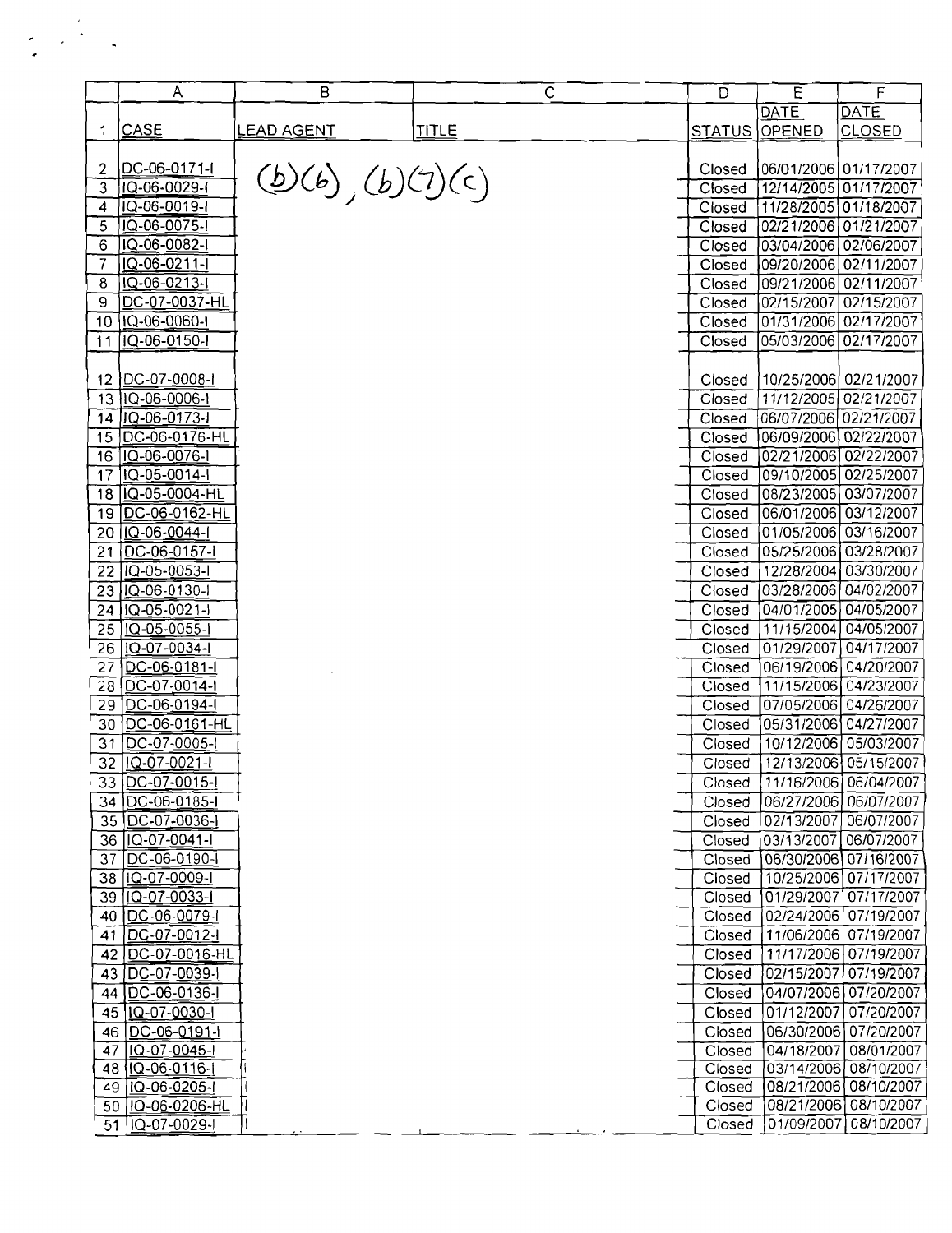|          | A                          | B            | C | D      | E                     | F                       |
|----------|----------------------------|--------------|---|--------|-----------------------|-------------------------|
|          | 52   IQ-07-0044-           |              |   | Closed | 03/21/2007 08/10/2007 |                         |
| 53       | DC-06-0168-I               | (b)(b)(7)(c) |   | Closed | 06/01/2006 08/20/2007 |                         |
| 54       | DC-07-0046-                |              |   | Closed | 04/18/2007            | 08/20/2007              |
| 55       | DC-07-0060-I               |              |   | Closed | 07/16/2007            | 08/20/2007              |
|          | 56 0-06-0070-              |              |   | Closed | 02/15/2006            | 08/20/2007              |
| 57       | DC-05-0027-I               |              |   | Closed | 08/30/2005            | 08/30/2007              |
|          |                            |              |   |        |                       |                         |
| 58       | DC-06-0169-1               |              |   | Closed | 06/01/2006 08/30/2007 |                         |
| 59       | DC-06-0170-I               |              |   | Closed | 06/01/2006            | 08/30/2007              |
|          |                            |              |   |        |                       |                         |
|          | DC-07-0027-I               |              |   | Closed |                       |                         |
| 60<br>61 | DC-07-0059-I               |              |   | Closed | 07/06/2007            | 08/30/2007              |
| 62       | IQ-07-0032-I               |              |   | Closed | 01/18/2007            | 09/12/2007              |
|          |                            |              |   |        |                       |                         |
|          | 63 <u>DC-06-0201-l</u>     |              |   | Closed |                       | 07/27/2006  09/19/2007  |
| 64       | DC-07-0038-I               |              |   | Closed | 02/21/2007            | 09/19/2007              |
| 65       | DC-07-0061-l               |              |   | Closed | 07/19/2007            | 09/19/2007              |
| 66       | IQ-07-0049-1               |              |   | Closed | 04/23/2007            | 09/28/2007              |
|          | DC-08-0002-I               |              |   | Closed | 10/04/2007            | 10/04/2007              |
| 67       |                            |              |   |        | 03/14/2006            | 10/08/2007              |
| 68       | IQ-06-0117-I               |              |   | Closed |                       |                         |
|          |                            |              |   |        |                       |                         |
|          | 69   IQ-07-0028-I          |              |   | Closed |                       | 01/04/2007   10/11/2007 |
|          | 70   DC-06-0151-1          |              |   | Closed |                       | 05/09/2006 11/06/2007   |
| 71       | DC-08-0007-1               |              |   | Closed |                       | 12/05/2007 12/05/2007   |
|          | 72   DC-07-0058-1          |              |   | Closed | 07/05/2007            | 01/14/2008              |
|          | 73 DC-07-0055-I            |              |   | Closed | 05/29/2007            | 01/17/2008              |
| 74       | IQ-06-0215-I               |              |   | Closed |                       | 09/25/2006 01/17/2008   |
| 75       | LQ-08-0010-I               |              |   | Closed |                       | 01/18/2008 01/18/2008   |
| 76       | DC-05-0023-I               |              |   | Closed |                       | 08/01/2005 01/29/2008   |
| 77       | IQ-08-0011-I               |              |   | Closed | 01/23/2008            | 01/29/2008              |
| 78       | IQ-07-0013-                |              |   | Closed | 11/08/2006            | 02/03/2008              |
| 79       | IQ-07-0062-I               |              |   | Closed | 07/24/2007            | 02/03/2008              |
| 80       | $\overline{1Q}$ -08-0009-I |              |   | Closed |                       | 01/18/2008 02/04/2008   |
|          |                            |              |   |        |                       |                         |
| 81       | IQ-07-0025-I               |              |   | Closed |                       | 12/20/2006 02/05/2008   |
|          | 82 DC-06-0200-I            |              |   | Closed |                       | 07/25/2006 02/07/2008   |
| 83       | IQ-07-0023-I               |              |   | Closed |                       | 12/19/2006 02/08/2008   |
|          | 84 1Q-08-0014-1            |              |   | Closed |                       | 02/08/2008 02/08/2008   |
| 85       | DC-06-0187-                |              |   | Closed |                       | 06/27/2006 02/14/2008   |
|          | 86 DC-06-0189-             |              |   | Closed |                       | 06/28/2006 02/14/2008   |
| 87       | IQ-05-0019-I               |              |   | Closed |                       | 09/04/2005 02/14/2008   |
|          | 88 1Q-05-0017-1            |              |   | Closed |                       | 09/04/2005 02/15/2008   |
|          | 89 DC-06-0058-I            |              |   | Closed |                       | 01/27/2006 02/18/2008   |
|          | 90 (IQ-07-0040-1           |              |   | Closed |                       | 03/12/2007 02/27/2008   |
|          | 91   1Q-08-0017-1          |              |   | Closed |                       | 03/04/2008 03/04/2008   |
| 92       | 1Q-08-0018-1               |              |   | Closed |                       | 03/27/2008 04/04/2008   |
| 93       | $ 1Q-08-0019-1 $           |              |   | Closed |                       | 04/02/2008 04/04/2008   |
| 94       | $ IQ-07-0043-1$            |              |   | Closed | 03/20/2007            | 04/08/2008              |
|          | 95   DC-08-0024-           |              |   | Closed |                       | 04/28/2008 05/02/2008   |
|          |                            |              |   |        |                       |                         |
|          | 96   DC-07-0026-1          |              |   | Closed | 01/04/2007            | 06/23/2008              |
|          | 97   DC-06-0135-I          |              |   | Closed |                       | 04/05/2006 07/02/2008   |
|          | 98 DC-07-0047-1            |              |   | Closed |                       | 04/19/2007 07/07/2008   |
|          | 99 1Q-08-0033-1            |              |   | Closed |                       | 06/17/2008 07/08/2008   |

 $\overline{a}$